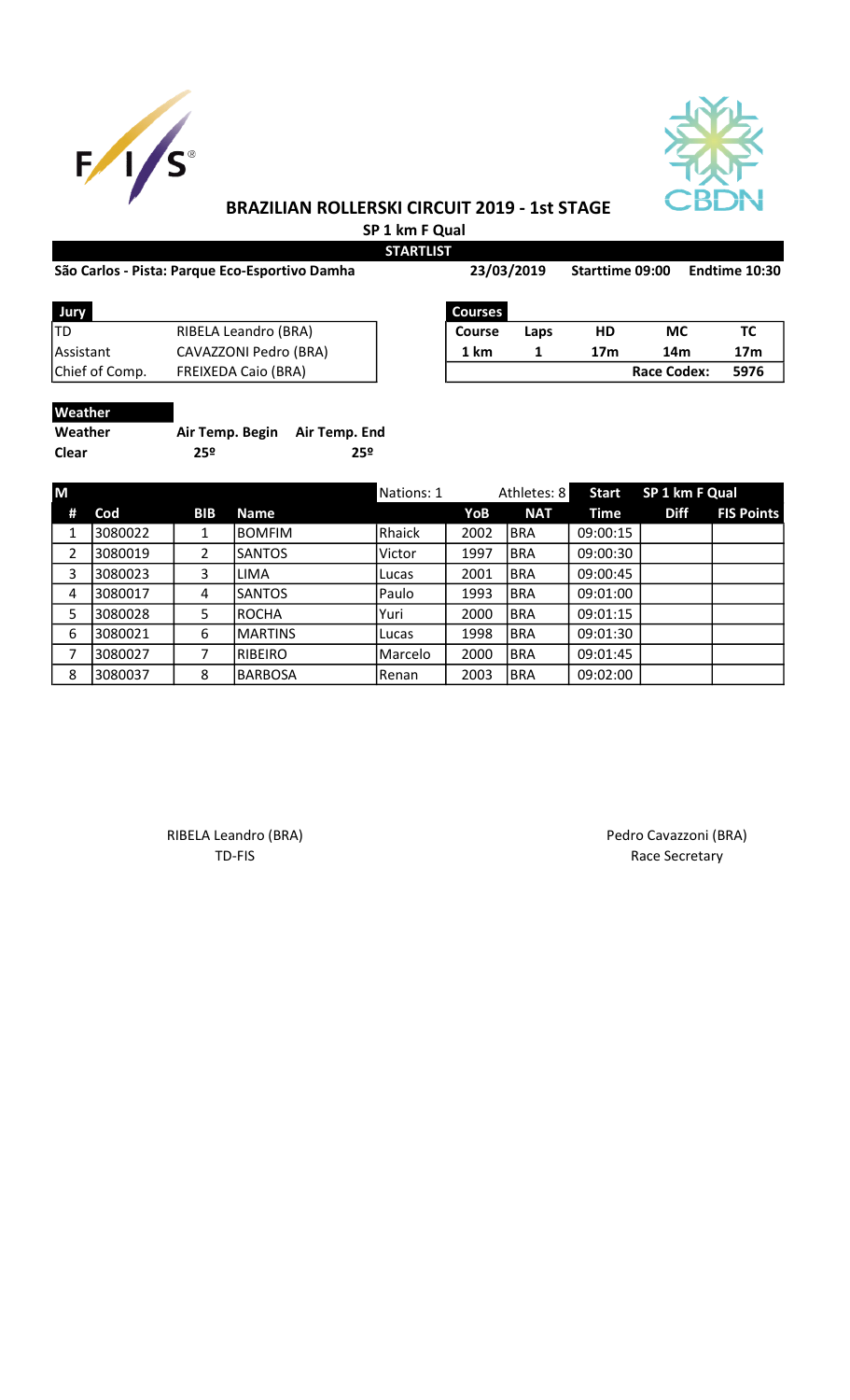



# BRAZILIAN ROLLERSKI CIRCUIT 2019 - 1st STAGE

 SP 1 km F Qual RESULT LIST

|  | São Carlos - Pista: Parque Eco-Esportivo Damha |  |
|--|------------------------------------------------|--|
|  |                                                |  |

| São Carlos - Pista: Parque Eco-Esportivo Damha |                            |                | 23/03/2019 |                 | Starttime 09:00 | Endtime 10:30   |  |
|------------------------------------------------|----------------------------|----------------|------------|-----------------|-----------------|-----------------|--|
| Jury                                           |                            | <b>Courses</b> |            |                 |                 |                 |  |
| ltd                                            | RIBELA Leandro (BRA)       | <b>Course</b>  | Laps       | HD              | МC              | тс              |  |
| Assistant                                      | CAVAZZONI Pedro (BRA)      | 1 km           | 1          | 17 <sub>m</sub> | 14 <sub>m</sub> | 17 <sub>m</sub> |  |
| Chief of Comp.                                 | <b>FREIXEDA Caio (BRA)</b> |                |            |                 | Race Codex:     | 5976            |  |
| <b>Weather</b>                                 |                            |                |            |                 |                 |                 |  |

| <u>vveau iei</u> |                               |     |
|------------------|-------------------------------|-----|
| Weather          | Air Temp. Begin Air Temp. End |     |
| <b>Clear</b>     | 25º                           | 25º |

| #### |          |            |                | Nations: 1    |       | Athletes: 8 |             | SP 1 km F Qual |                   |
|------|----------|------------|----------------|---------------|-------|-------------|-------------|----------------|-------------------|
| #    | Cod      | <b>BIB</b> | <b>Name</b>    |               | YoB   | <b>NAT</b>  | Time        | <b>Diff</b>    | <b>FIS Points</b> |
|      | 3080022  |            | <b>BOMFIM</b>  | Rhaick        | 2002  | <b>BRA</b>  | 00:01:49,56 |                | 234,47            |
|      | 3080019  |            | <b>SANTOS</b>  | Victor        | 1997  | <b>BRA</b>  | 00:01:52,11 | 00:00:02,55    | 262,40            |
| 3    | 3080023  | 3          | <b>LIMA</b>    | Lucas         | 2001  | <b>BRA</b>  | 00:01:56,55 | 00:00:06,99    | 311,03            |
| 4    | 3080017  | 4          | <b>SANTOS</b>  | Paulo         | 1993  | <b>BRA</b>  | 00:01:57,15 | 00:00:07,59    | 317,60            |
| 5    | 3080028  | 5          | <b>ROCHA</b>   | lYuri         | 2000  | <b>BRA</b>  | 00:01:59,24 | 00:00:09,68    | 340,49            |
| 6    | 3080021  | 6          | <b>MARTINS</b> | Lucas         | 1998  | <b>BRA</b>  | 00:02:01,23 | 00:00:11,67    | 362,29            |
|      | 13080027 |            | RIBEIRO        | IMarcelo      | 12000 | BRA         | 00:02:03,05 | 00:00:13,49    | 382,22            |
| 8    | 3080037  | 8          | <b>BARBOSA</b> | <b>IRenan</b> | 2003  | <b>BRA</b>  | 00:02:31,23 | 00:00:41,67    | 690,88            |

RIBELA Leandro (BRA) **Pedro Cavazzoni** (BRA) TD-FIS Race Secretary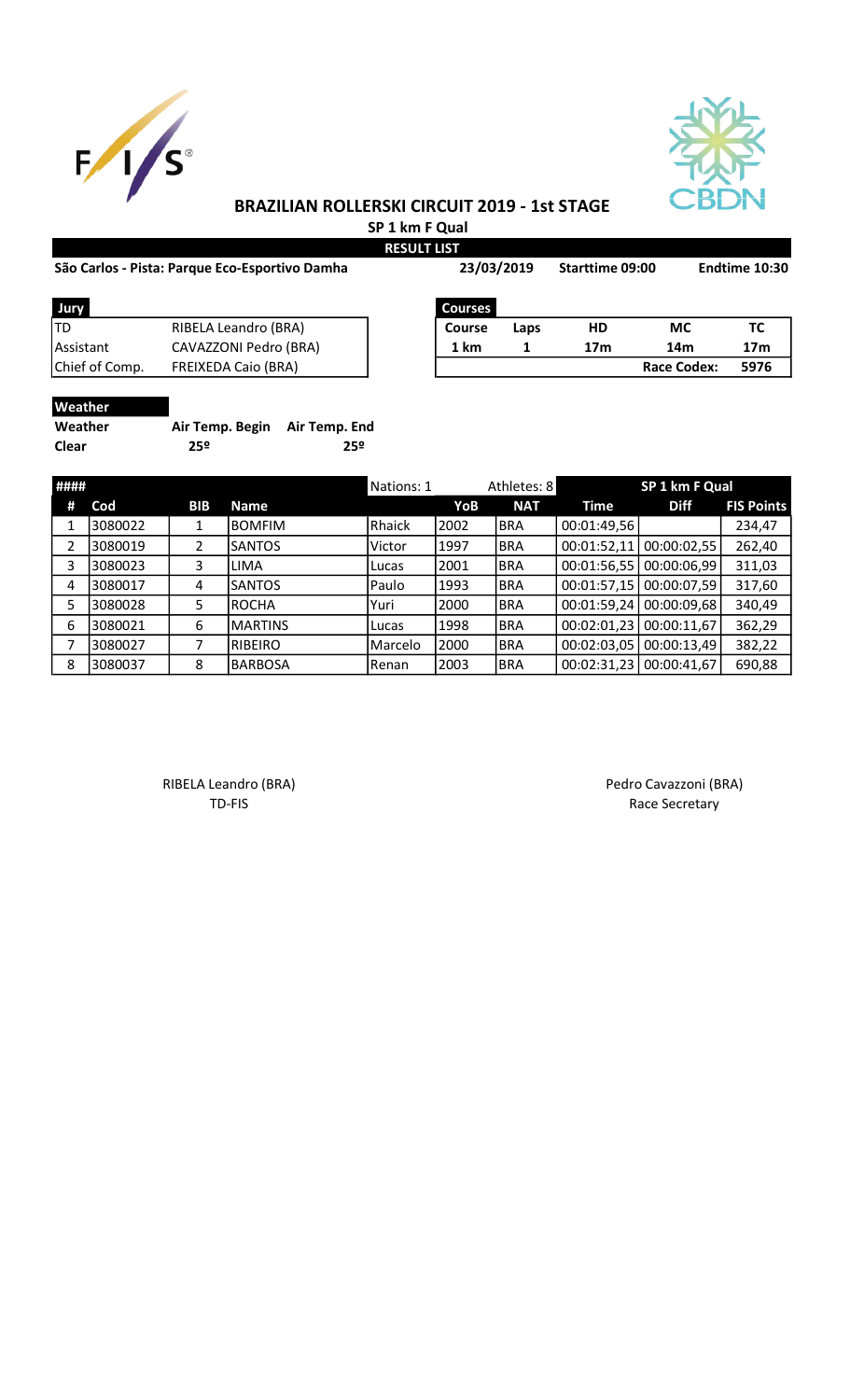## BRAZILIAN ROLLERSKI CIRCUIT 2019 - 1st STAGE

SP 1 km F Final

|                                                | $\mathbf{v}$ . The contract of $\mathbf{v}$ |                 |               |
|------------------------------------------------|---------------------------------------------|-----------------|---------------|
|                                                | START LIST                                  |                 |               |
| São Carlos - Pista: Parque Eco-Esportivo Damha | 23/03/2019                                  | Starttime 09:00 | Endtime 10:30 |

1/2 FINAL A REPORT OF THE SECOND SERVICE SERVICE SERVICE SERVICE SERVICE SERVICE SERVICE SERVICE SERVICE SERVICE

| <b>Heat #12</b> |     |                      |      |
|-----------------|-----|----------------------|------|
| Pos             | Bib | Name                 | Rank |
|                 |     | <b>BOMFIM Rhaick</b> |      |
|                 |     | <b>SANTOS Victor</b> |      |
|                 |     | LIMA Lucas           |      |
|                 |     | <b>SANTOS Paulo</b>  |      |